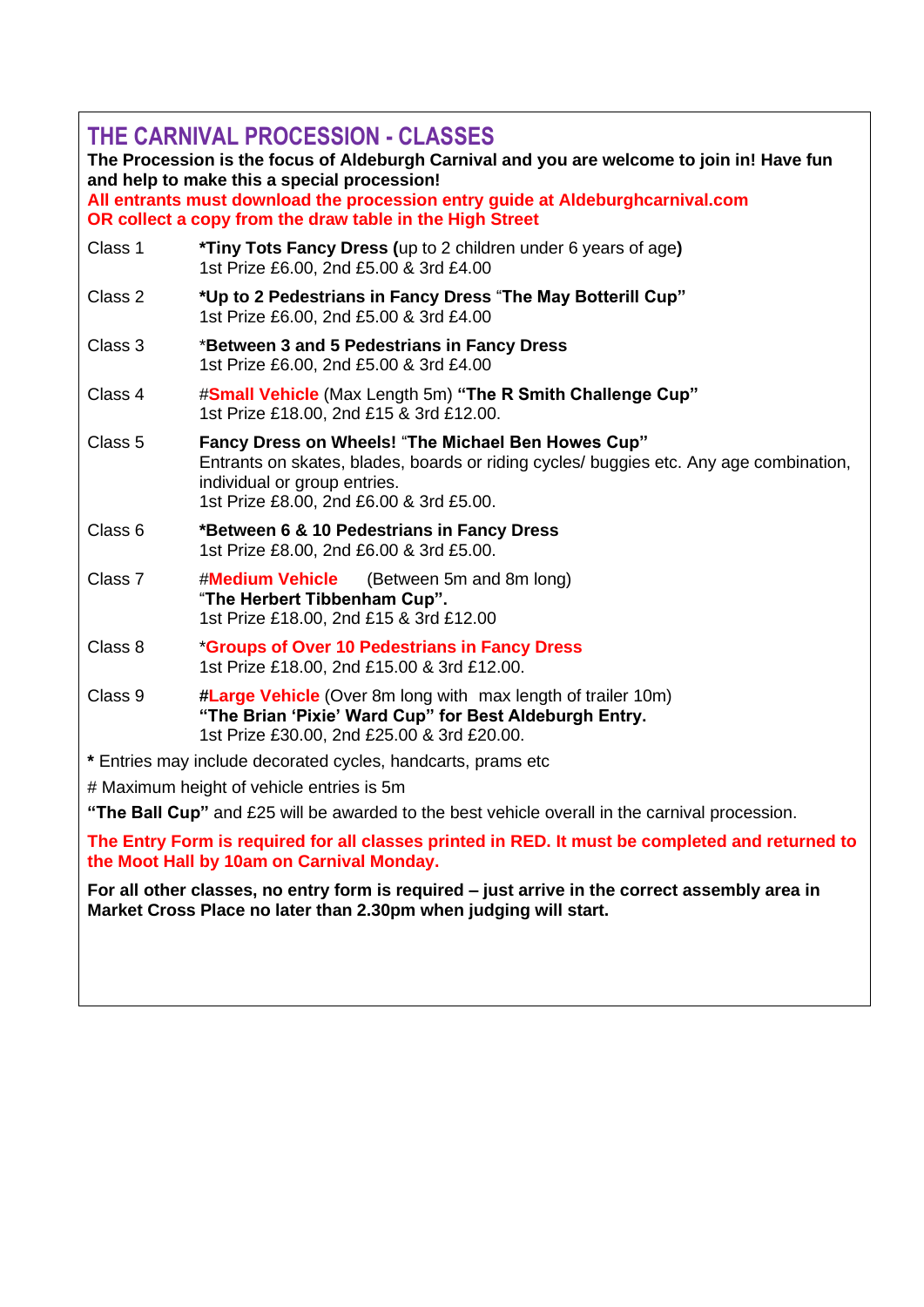## **THE CARNIVAL PROCESSION – WHAT ENTRANTS NEED TO KNOW**

### **General Information**

We regret that, in the interests of safety, equine entries are not permitted.

**Marshals** wear yellow high-viz jackets and bright green caps. They will help those who are not sure where to go and place motorcycles etc into the most appropriate class for judging.

**Judges** wear red sashes and may be escorted by a committee representative. They will commence judging at 2.30pm. Entrants not seen by judges by 2.45pm should contact a marshal.

**Drinking Water.** Hopefully, Carnival Monday will be warm and sunny. Entrants should ensure that they have access to drinking water throughout the procession. No glass containers please.

**Respect.** Whilst the Committee has no wish to spoil the traditional atmosphere of the procession, there have been occasions when matters have got out of hand. Please ensure that you aim your high spirits at those who want to join in. Remember that water can damage cameras and clothing.

#### **Conditions of Entry**

**1. THE CONSUMPTION OF ALCOHOL BY ALL ENTRANTS IS PROHIBITED.**

**2. COSTUMED ENTRANTS** must stay with their vehicle/pedestrian class from time of arrival.

#### **3. TO AVOID RISK OF INJURY, ENTRANTS MUST:**

- **Not** Throw free goods BUT may hand these out to onlookers
- **Only** Carry a collecting bucket if walking in the procession.

#### **4. VEHICLE ENTRIES WILL BE CHECKED BEFORE ENTRY INTO THE ASSEMBLY AREA IS PERMITTED. THEY MUST COMPLY WITH THE PROCESSION ENTRY GUIDE AND:**

- Not be more than 5m high.
- Be in position in Market Cross Place no earlier than 1.15pm and no later than 2.00pm. No dropoff/back-up vehicles will be allowed into the area after 2pm.
- Be well maintained the vehicle will have to stop and start frequently.
- Be capable of negotiating all the corners and narrow streets on the route.
- Be constructed before arrival (apart from minor adjustments).
- Be driven by a fully insured and experienced person who must stay in the vicinity of the vehicle at all times.
- Ensure that all participants on/in the vehicle are safe at all times.
- Have guides walking alongside it (in or out of costume) to ensure safe passage of the entry and bearing in mind the close proximity of onlookers and participants.
- Display the Class Number sign provided on arrival at the assembly area.

**REMEMBER - A SAFE CARNIVAL WILL BE A HAPPY CARNIVAL**